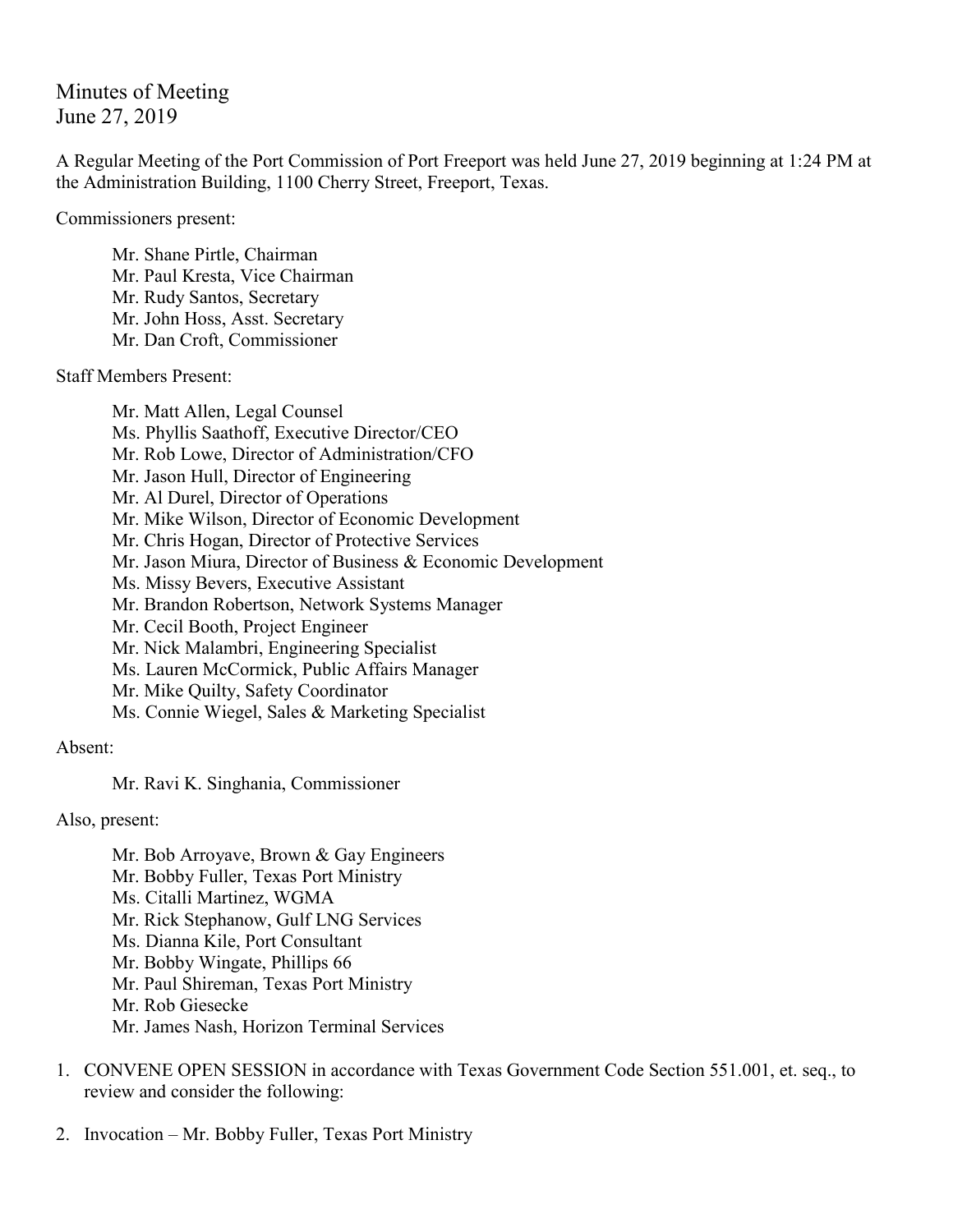- 3. Pledge of Allegiance U.S. Flag  $&$  Texas Flag
- 4. Roll Call Commissioner Pirtle noted that Commissioner Singhania was absent. All other Commissioners were present.
- 5. Safety Briefing Mr. Mike Quilty, Safety Coordinator
- 6. Approval of minutes from the Regular Meeting held June 13, 2019.

A motion was made by Commissioner Hoss to approve the minutes as presented. The motion was seconded by Commissioner Santos with all Commissioners present voting in favor of the motion.

- 7. Reports from Executive Staff:
	- A. Receive report from Executive Director/CEO on activities and matters related to administrative affairs. Port tenant updates, USCOE, rail matters and meetings, AAPA Committees, leases, contracts, upcoming Port and civic events and other related administrative affairs.

Ms. Saathoff noted the American Association of Port Authorities recently awarded the Communications Award of Excellence to Port Freeport for its 2018 Bond Campaign Package. The Ribbon Cutting for the Rail Development project on Parcel 14 will be held June 28 at 10:00 a.m. Staff continues to monitor the applications for offshore deepwater ports. Texas Gulf Link and Texas Bluewater Project were both recently published in the Federal Register, and a public meeting was recently held in Jones Creek on the COLT Project, which was heavily attended.

B. Receive report from Chief Financial Officer on monthly activity and matters related to financial results, investments, insurance, leases, real property matters and other related administrative affairs.

Mr. Lowe gave a brief financial presentation and update to the Commission.

C. Receive report from Director of Engineering on activities and matters related to Freeport Harbor Federal Channel, capital projects, Hydrographic Report and other related facility engineering matters.

In addition to his report, Mr. Hull reported the Velasco Terminal Area 3 contractor did not mobilize this week as previously stated in his written report. This will happen next week.

D. Receive report from Director of Operations on activities and matters related to operations, vessel activity, tonnage and other related port operation matters.

Mr. Durel reported vessel and tonnage activity have been good with the month of May seeing nine Ro/Ro vessels, a Riviana vessel, one Vulcan vessel and a total of fourteen vessels between Dole, Chiquita and CMA. Tenaris is expected to bring three vessels this month. Staff continues to prepare for the upcoming budget. Mr. Hogan has submitted applications for various projects for the Port Security Grant program which are currently being reviewed by the Captain of the Port. Mr. Quilty recently attended the American Society of Safety Professionals Conference in New Orleans. Mr. Durel also announced the resignation of the Port's Gottwald operator. Mr. Hogan reported on the DHS Bomb Prevention Awareness Course held June 25 and hosted by Port Freeport. All major ports participated in the event along representatives from Freeport LNG, Zachary, Merit Medical and local law enforcement agencies.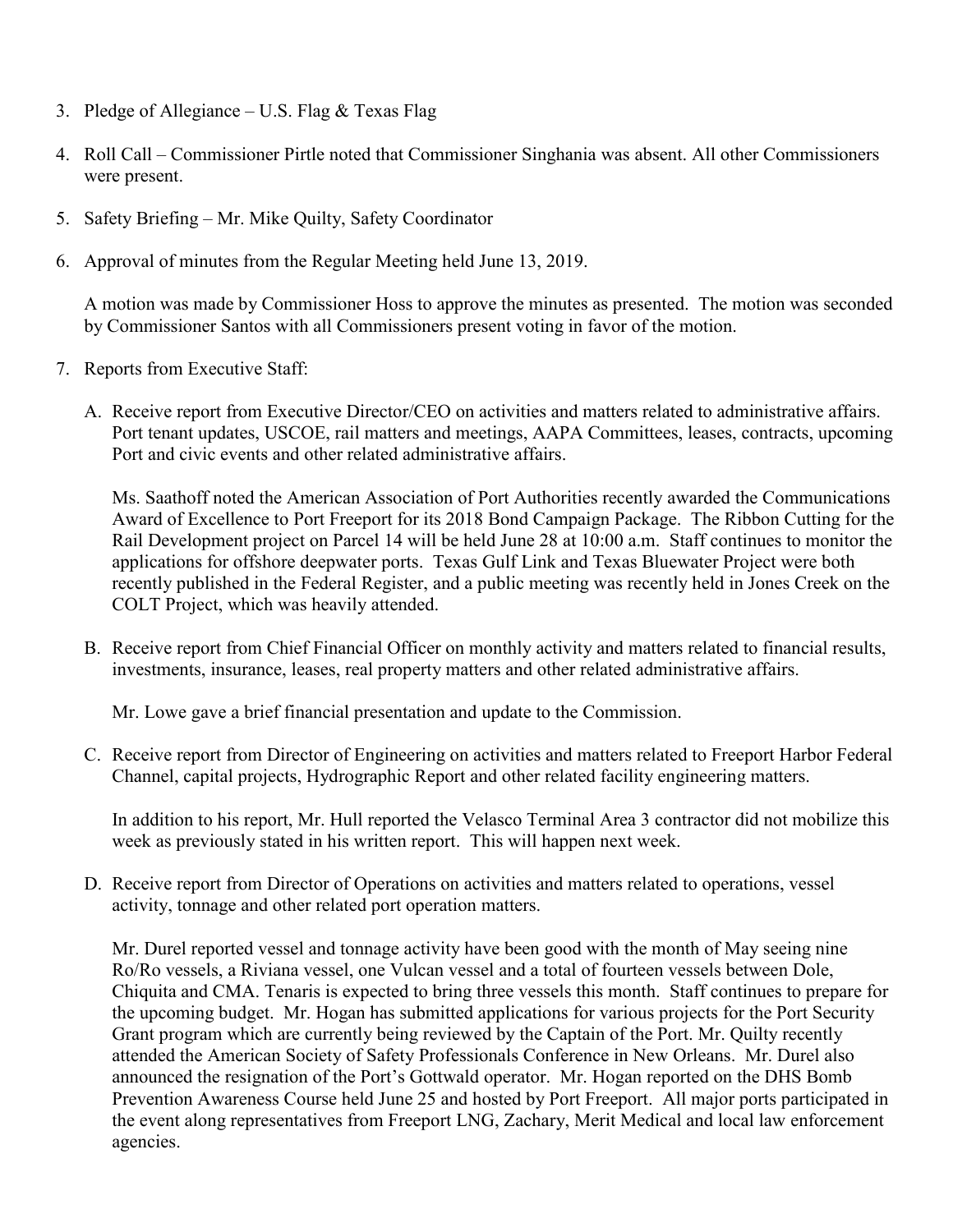E. Receive report from Director of Business & Economic Development on activities and matters related to industry meetings, sales reports, advertising, web activity, Foreign-Trade Zone, Rail District and other ocean transportation related matters.

Mr. Miura announced that tomorrow, June 28 will be the Parcel 14 Rail Development Ribbon Cutting. The ceremony will begin at 10:00 a.m. with refreshments to follow inside Texas Port Ministry. Mr. Miura reported attending the Rail District meeting held June 21. The Union Pacific Short Line & Ports Conference will be held the August 5-7 in Omaha. Staff has set up meetings with UP Teams while at the conference.

- 8. Receive report from Commissioners on matters related to:
	- A. June 13, 21 & 27 Finance Advisory Committee Commissioner Santos reported the committee reviewed the 2019 Investment Policy and renewal of the grazing leases at the June 13 meeting. Additionally, the committee reviewed the layout of the Parcel 14 rail as well as framework for the lease agreement with a potential warehouser and continued those discussion June 21. June 27, the committee discussed the 2019 Port Freeport Golf Tournament Budget and Change Order No. 1 to James Construction for work on Parcel 14, both of which are on the agenda for approval.
	- B. June 27 Personnel Advisory Committee Commissioner Kresta reported the committee reviewed Policies 5.1–5.4 (Attendance/Compensated Absences).
	- C. Meetings and conferences attended, Port presentations and other related Port Commission matters. Commissioner Santos reported attending dinner June 22 with Jorge Viso, President of Pilots Association, along with Ms. Saathoff, Commissioner Singhania, other Pilots and channel users.

Commissioner Croft reported attending the Brazoria County Economic Development Alliance meeting, Brazoria-Fort Bend Rail District meeting, Brazoria County Cattlemen's Association as well as the COLT Public Meeting held in Jones Creek.

Commissioner Pirtle reported attending the Brazosport Chamber Luncheon held June 20, Brazoria County Cities Association meeting and gave a presentation to American Society of Civil Engineers. Additionally, Commissioner Pirtle attended the Fort Bend Infrastructure Conference and participated on panel discussion.

Ms. Saathoff reminded everyone there will not be a Port Commission meeting July 11. A workshop will be held July 18 beginning at 8:00 a.m., and the regular Port Commission meeting will be held July 25 which will begin at 2:30 p.m.

- 9. Public Comment There were no public comments.
- 10. Approval of financial reports presented for the period ending May 31, 2019.

A motion was made by Commissioner Kresta to approve the reports as presented by staff. The motion was seconded by Commissioner Hoss with all Commissioners present voting in favor of the motion.

11. Discuss and consider approval of a funding commitment for continued operations of the Brazoria-Fort Bend Rail District over the next three years (2020-2022) and for local match required for grant applications.

Commissioner Pirtle read the proposed resolution supporting match required for grant application stating Port Freeport will commit a level of support for operational expenses of at least \$75,000 per year until 2023,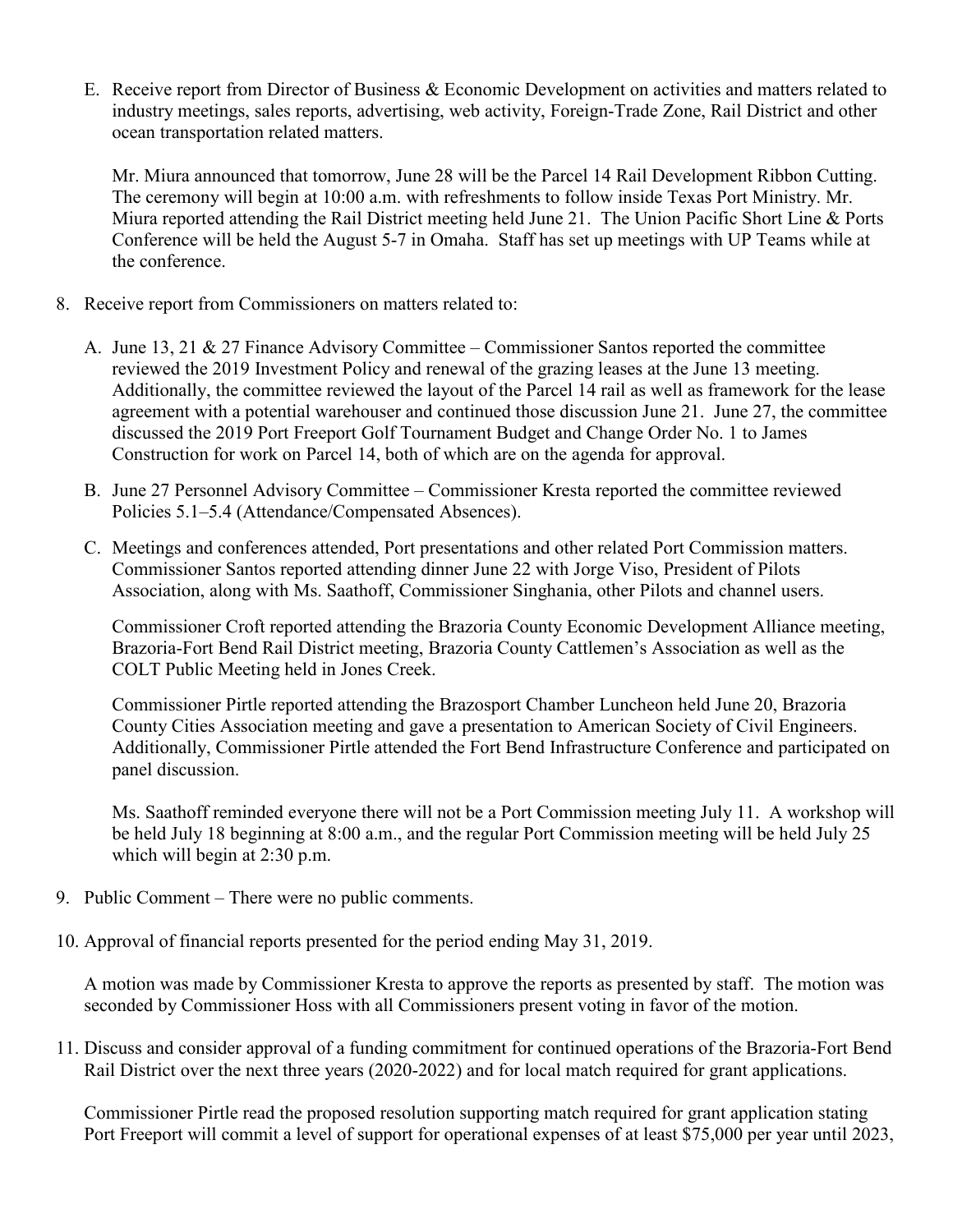subject to Brazoria County and Fort Bend County's equal support. In addition, the Port will also commit to entering into a joint agreement with Brazoria County and Fort Bend County for matching contributions towards the EDC and DOT grants being submitted by the Brazoria-Fort Bend Rail District.

A motion was made by Commissioner Hoss to approve the resolution. The motion was seconded by Commissioner Kresta with all Commissioners present voting in favor of the motion and Commissioner Croft abstaining.

12. Approval of Change Order No. 1 to James Construction Group LLC for the Paving and Drainage Improvements project for Parcels 14 and 19 in an amount not to exceed \$1,569,560.00.

Mr. Hull stated the change order is needed for saturated soils that were encountered on the Parcel 14 Rail project due to inclement weather during construction. The change order includes the removal of saturated soil, replacement of acceptable soil and compact of soil to specified requirements beneath the rail and roadway. Staff has reviewed the change order and recommends approval.

A motion was made by Commissioner Santos to approve Change Order No. 1 to James Construction in the amount not to exceed \$1,569,560.00. The motion was seconded by Commissioner Croft with all Commissioners present voting in favor of the motion.

13. Adoption of a Resolution authorizing John R. Lowe, Chief Financial Officer to transact business on Port Freeport accounts at Texas Gulf Bank, Hilltop Securities, Inc. and Texpool.

In conjunction with the election of officers, Ms. Campus stated this resolution is to add Mr. Lowe to the Port's investment accounts authorizing him to transact business on the Port's behalf.

A motion was made by Commissioner Hoss to approve the resolution. The motion was seconded by Commissioner Kresta with all Commissioners present voting in favor of the motion.

14. Discuss and consider approving the purchase of JetDock for Port security boat.

Mr. Hogan stated that in 2016, the Port submitted a grant for a new JetDock however, they did not receive it at that time. The Port had funds leftover from the 2016 grant that included approval for a new security boat. Staff requested a redirection of funds from FEMA for the JetDock, and that request has been granted. With this grant, staff requests approval for an expenditure of \$32,722.30 to modify the existing JetDock for the security boat purchased from Brazoria County. Mr. Hogan noted that since this is under the grant program, the grant reimbursement is \$24,541.72 with a Port match of \$8,180.58. The original budget for this was \$40,0000.00.

A motion was made by Commissioner Hoss to approve the purchase. The motion was seconded by Commissioner Kresta with all Commissioners present voting in favor of the motion.

15. Adoption of a Resolution approving amendments to the Port Freeport Investment Policy.

Ms. Campus stated that as a requirement of the Public Funds Investment Act, the Port is required to review the investment policy, authorized brokers, training and investment strategies annually. The policy was reviewed by the Finance Advisory Committee and no changes from the previous year are recommended nor were there any legislative action requiring change to the policy. Staff recommends approval.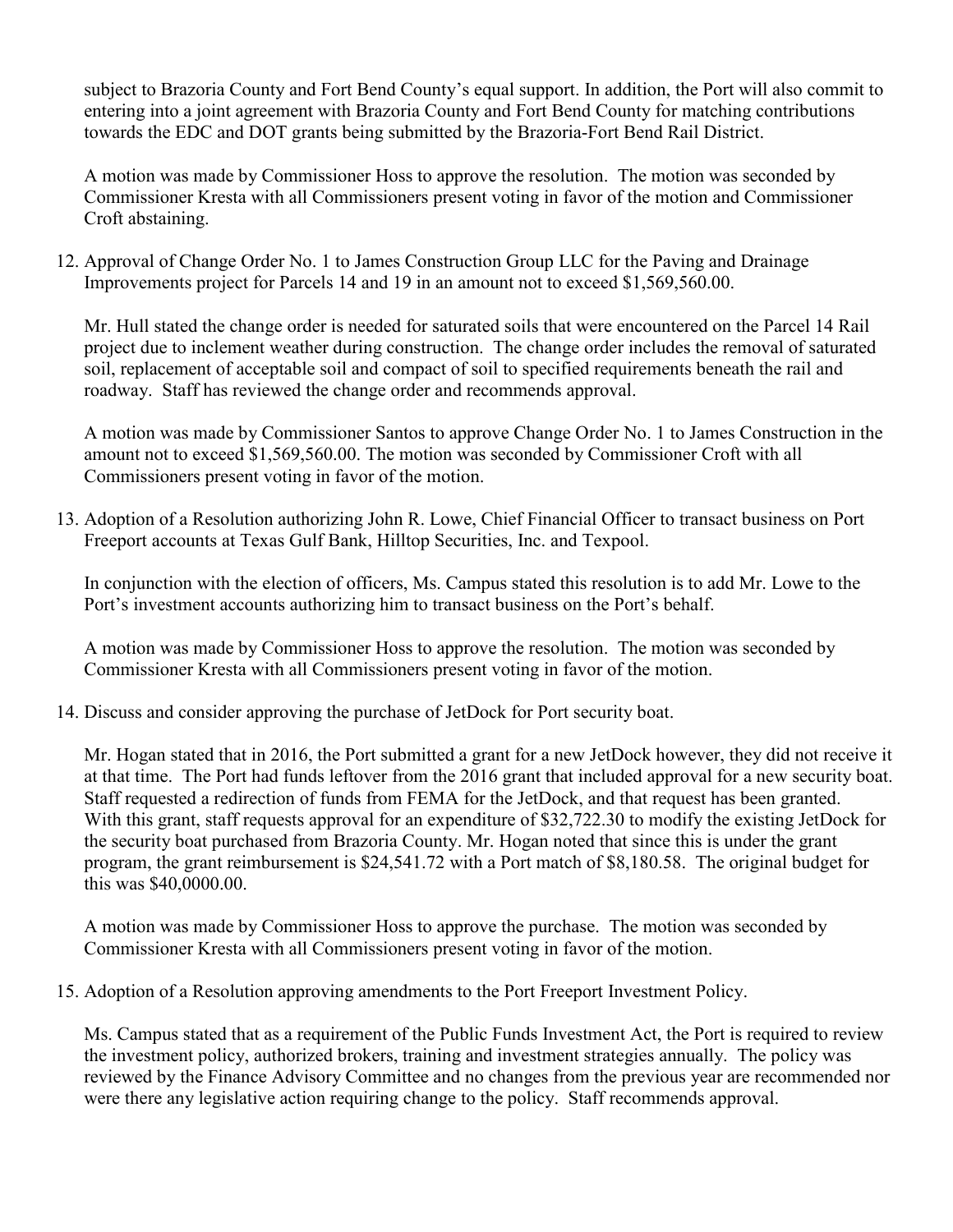A motion was made by Commissioner Santos to approve the policy. The motion was seconded by Commissioner Hoss with all Commissioners present voting in favor of the motion.

16. Approval regarding the 2019 Port Freeport Golf Tournament budget and benefactor.

Ms. McCormick stated the 2019 golf tournament is scheduled for October 21, 2019. With the amount of interest, the tournament has received over the last several years, staff recommends moving to a two-flight tournament structure, and increasing the budget to account for additional players, food and other fees. Staff recommends Texas Port Ministry as the benefactor of the 2019 tournament with a proposed budget of \$22,025 and Port Freeport as the title sponsor.

A motion was made by Commissioner Croft to approve the budget and Texas Port Ministry as benefactor. The motion was seconded by Commissioner Santos with all Commissioners present voting in favor of the motion.

17. Approval of Commissioners travel for the months of July, August, September and October 2019.

Ms. Saathoff stated staff anticipates trips to Washington, DC in July and September related to meetings with federal agencies as well as the Union Pacific Ports and Short Line Conference in August. The National Waterways Conference will be held in September and is largely attended by the U.S. Army Corps of Engineers. The AAPA Annual Convention is in October.

A motion was made by Commissioner Hoss to approve the travel. The motion was seconded by Commissioner Santos with all Commissioners present voting in favor of the motion.

18. Discuss and consider approving appointments to the Board of Directors of the Brazos Harbor Industrial Development Corporation.

Ms. Saathoff stated that staff has spoken to several individuals who have agreed to serve and be appointed to the Brazos Harbor Industrial Development Corporation. Those individuals are Bill Terry, Lonnie Key and Preston Phillips. The BHIDC acts as a conduit for the issuance of pollution-controlled bonds. Staff recommends approval.

A motion was made by Commissioner Kresta to approve the appointments. The motion was seconded by Commissioner Hoss with all Commissioners present voting in favor of the motion.

- 19. EXECUTIVE SESSION in accordance with Subchapter D of the Open Meetings Act, Texas Government Code Section 551.001, et. seq., to review and consider the following:
	- A. Under authority of Section 551.071 (Consultation with Attorney) for discussion regarding:
		- 1. Consultation with attorney to discuss potential litigation.
		- 2. Consultation with attorney to discuss potential litigation.
		- 3. Consultation with attorney and discussion regarding legal matters arising out of Texas Transportation Code, Title 4 Navigation, Subtitle A Waterways and Ports, Chapter 52 Texas Deepwater Port Procedures Act.
		- 4. Consultation with attorney and discussion regarding the terms and condition of an Extension to the Lease Agreement between Port Freeport and Ports America.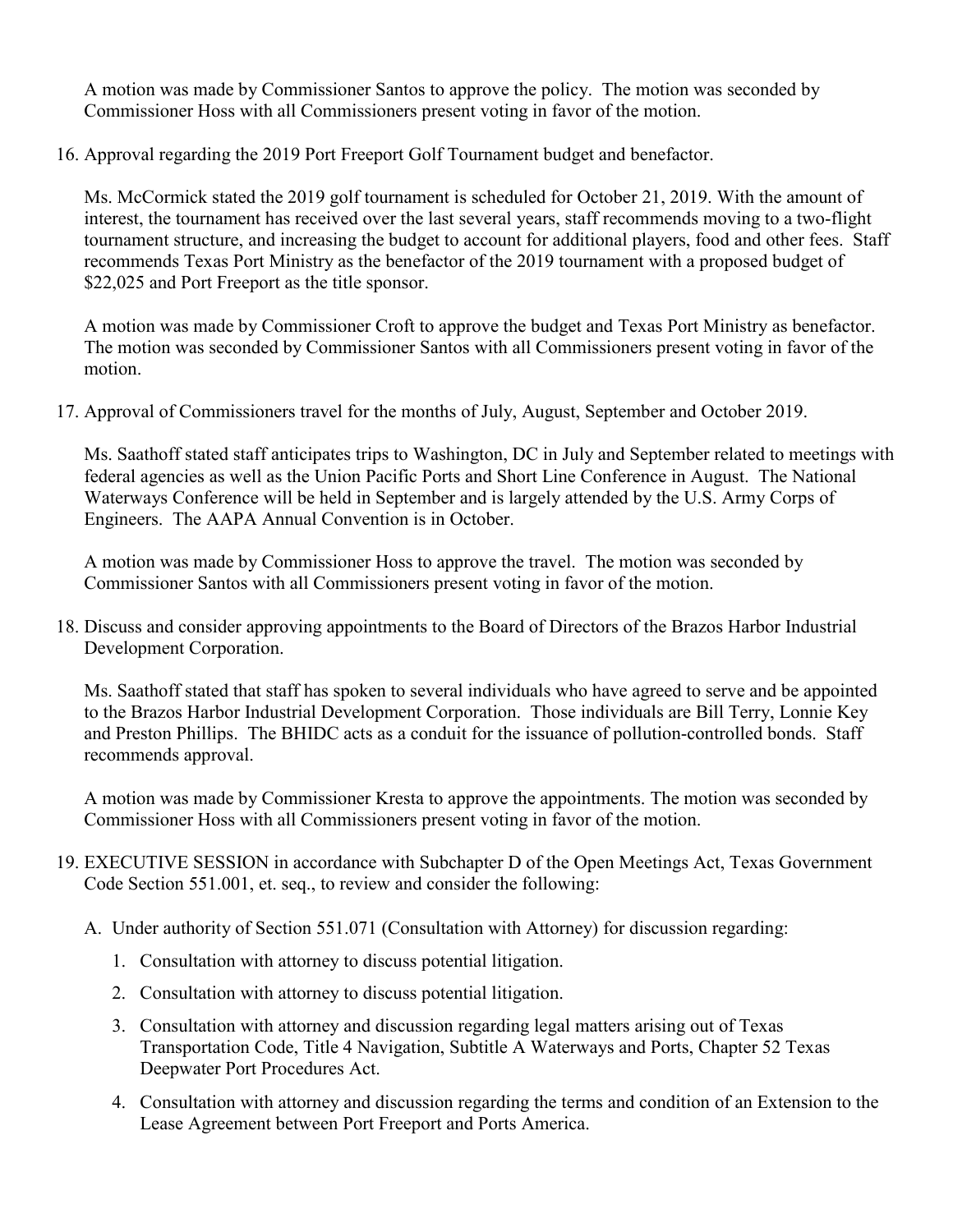- B. Under authority of Section 551.072 (Deliberation of Real Property Matters) for discussion regarding:
	- 1. The potential exchange, lease, or value of real property located at Port Freeport, including but not limited to Parcels 7, 8, 10, 26 and 37.
	- 2. The potential purchase, exchange, lease or value of real property located at Port Freeport, including but not limited to the real property located at and contiguous to Berths 1, 2, 5 and 7.
	- 3. Discussion regarding the potential exchange, lease or value of real property located in Freeport, Texas, including but not limited to the area known as the East End of Freeport and bordered by the following streets: FM 1495; East 2<sup>nd</sup> Street; Terminal Street and East 8<sup>th</sup> Street in Freeport, Texas.
	- 4. The potential exchange, lease, or value or real property located at Port Freeport, including but not limited to Parcel 14.
	- 5. The potential exchange, lease, or value of real property located at Port Freeport, including but not limited to Parcels 4, 5, 6, 9, 19, 27, 31, 34, 35 and 38.
- C. Under authority of Section 551.074 (Deliberation of Personnel Matters) for discussion regarding:
	- 1. Deliberation regarding the appointment, employment, evaluation, reassignment, duties of a public officer or employee, including but not limited to: Executive Port Director/CEO
- 20. RECONVENE OPEN SESSION to review and consider the following:
- 21. Approval of Purchase Contract for property located at 317-319 E. Eighth Street.

A motion was made by Commissioner Kresta to approve the purchase contract for property at 317-319 E. Eighth. The motion was seconded by Commissioner Croft with all Commissioners present voting in favor of the motion.

22. Approval of Purchase Contract for property located at 210 E. Broad Street.

Ms. Saathoff stated this property includes the purchase of a house and six lots. Commissioner Hoss noted a clause in the contract that reduces the cost on a per month occupancy to allow the owner to reside in the residence for up to 24 months. This is reduction of the overall cost of the property in the amount of \$147,600.

A motion was made by Commissioner Hoss to approve the contract. The motion was seconded by Commissioner Santos with all Commissioners present voting in favor of the motion.

23. Discuss and consider approval of a renewal term for the following Grazing Leases at Port Freeport: W.F. Gonzales: John V. Nesmith; and James Price Phillips III.

Mr. Lowe stated recommendation by staff is to renew the grazing leases on a 3-year term by letter agreement.

A motion was made by Commissioner Kresta to approve the renewal term as presented by staff. The motion was seconded by Commissioner Santos with all Commissioners present voting in favor of the motion.